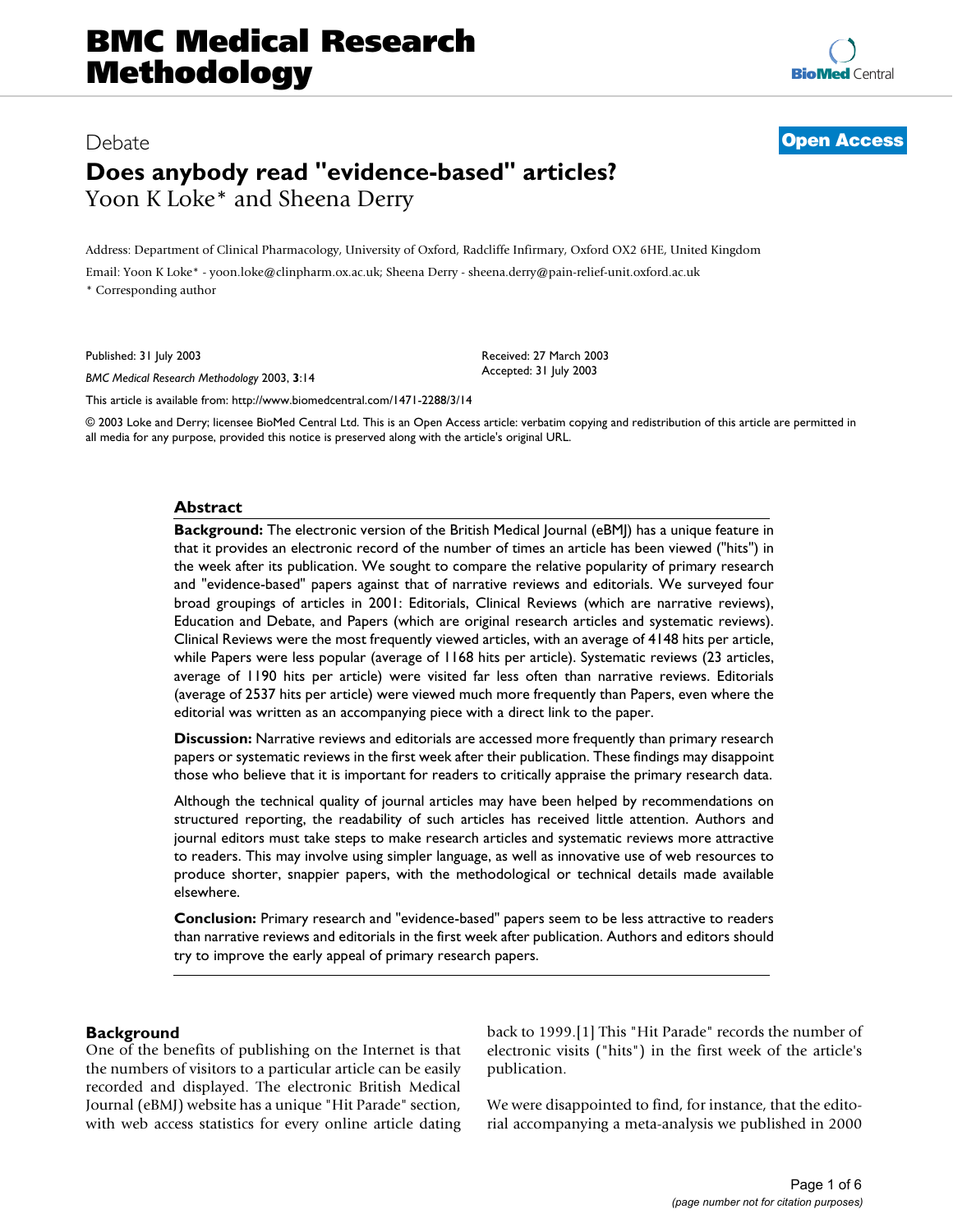| Category                      | Number of hits (% of total for 2001) | <b>Number of articles</b> | Average hits/article |  |
|-------------------------------|--------------------------------------|---------------------------|----------------------|--|
| Editorial                     | $652022$ (12.1)                      | 257                       | 2537                 |  |
| <b>Clinical Review</b>        | 514352 (9.6)                         | 124                       | 4148                 |  |
| <b>Education &amp; Debate</b> | 262246 (4.9)                         | 116                       | 2261                 |  |
| <b>Papers</b>                 | 353945 (6.6)                         | 303                       | 1168                 |  |

<span id="page-1-0"></span>**Table 1: Hits by category of article. The total number of hits for the BMJ in 2001 was 5.38 million.**

had been viewed nearly 4000 times whereas the paper itself had received only 1236 visitors.[2,3] This prompted us to ask what people read when they visit the eBMJ. Do they prefer narrative-style articles to original research or evidence-based publications?

We assessed the viewing figures in the Hit Parade for all issues, except the Christmas edition, of the eBMJ published in the year 2001. We divided the journal articles into the following four broad categories and recorded the number of hits for each article:

- · Editorials
- · Papers (including articles listed under Primary Care)
- · Clinical Reviews
- · Education and Debate

Some articles are accompanied by editorials in the same issue. We reviewed these linked editorials and articles, and compared their numbers of hits.

Finally, we looked at review articles to see if they were narrative reviews or systematic reviews (including meta-analyses), and compared their numbers of hits.

The total number of hits for the electronic BMJ in the year 2001 was 5.38 million, giving a mean of 108 000 per issue (range 38 000 (Aug 4) to 141 000 (Oct 13)). Table [1](#page-1-0) shows the distribution of hits within the four main sections of the journal, as well as the average number of hits per article in each area. Clinical Reviews were by far the most visited articles, and this would be true even if the comparison had been extended to cover all types of articles in the eBMJ. The top five articles for Clinical Reviews and Papers, by numbers of hits, are listed in Table [2](#page-2-0) (see Additional file: 1 for reference list).

#### *Systematic reviews compared with narrative reviews*

During 2001, a total of 23 systematic reviews were published in the BMJ, all in the Papers section, with a total hit count of 27 390 and an average of 1190 per article. Clinical Review articles, which are all narrative reviews, had substantially greater number of visitors (average 4148 per article) than the systematic reviews. The average hit count for systematic reviews was much more similar to the overall count for Papers (average 1168 per article) than to the overall count for Clinical Reviews.

#### *Articles and accompanying editorials*

There were 69 articles (57 Papers, 5 Clinical Reviews, 7 Education and Debate) that had accompanying editorials. In almost all instances (54 of 57), articles in Papers were viewed less frequently than their accompanying editorials; the hit count differences ranged from 99 to 4787. Only three had a higher hit count than their linked editorial. On average, editorials were visited 2.9 times more frequently than the Papers articles to which they were linked.

#### **Discussion**

Visitors to the eBMJ prefer review articles and editorials to the new scientific work that is usually presented in the Papers section. One explanation may be that readers, who are pressured for time, prefer to read the evidence summarised in a review article or editorial. If this explanation were true, one would expect systematic reviews to have roughly the same number of viewers as narrative reviews. However, the most visited systematic review only managed 3179 hits, a figure that was easily surpassed by 50% of the narrative reviews. This may prove to be disappointing news for supporters of evidence-based medicine, such as the Cochrane Collaboration, who have often pointed out the many biases and weaknesses in traditional narrative reviews.[4]

While Editorials were, on average, not as popular as Clinical Reviews, they were still visited more often than articles in the Papers section. The most worrying aspect of this comes from those articles in Papers with linked editorials. Substantial numbers of readers viewed the editorial, but did not go on to visit the research article to which the editorial referred. This raises serious questions as to the role of editorials in the journal. Surely the aim of the accompanying editorial is not to act as a substitute for the research article, but to draw the attention of readers to the gems inside that particular issue?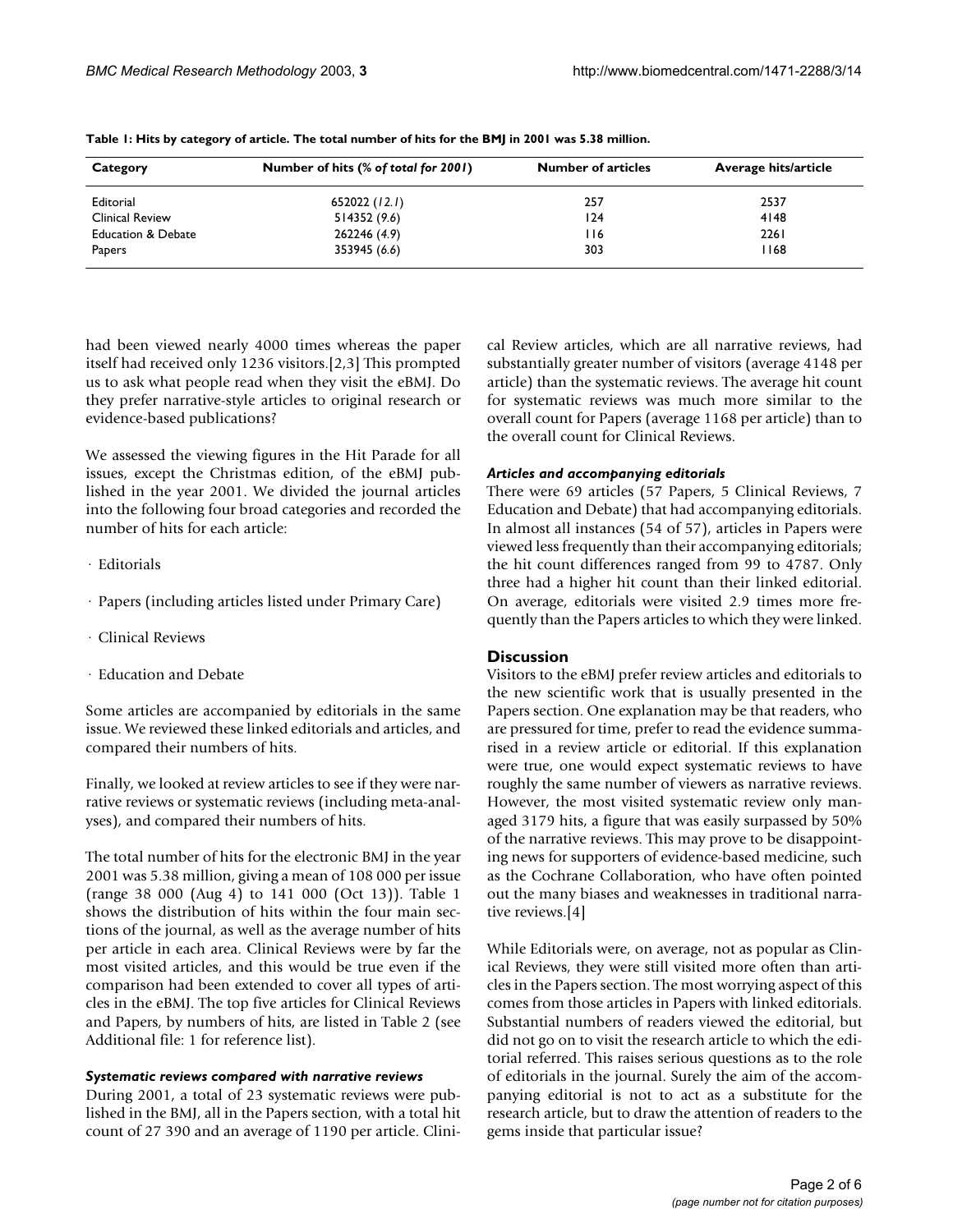<span id="page-2-0"></span>**Table 2: Top five articles in the Clinical Reviews and Papers section for 2001. References for the articles here are given in the additional file.**

|                         | <b>Title of Article</b>                                                                                                                      | <b>Hits</b> |  |
|-------------------------|----------------------------------------------------------------------------------------------------------------------------------------------|-------------|--|
| <b>Clinical Reviews</b> |                                                                                                                                              |             |  |
|                         | ABC of diseases of liver, pancreas, and biliary system: Gallstone disease.                                                                   | 21342       |  |
|                         | ABC of diseases of liver, pancreas, and biliary system: Investigation of liver and biliary disease.                                          | 19089       |  |
|                         | Recent advances: Geriatric medicine.                                                                                                         | 16917       |  |
|                         | ABC of diseases of liver, pancreas, and biliary system: Chronic viral hepatitis.                                                             | 16517       |  |
|                         | ABC of diseases of liver, pancreas, and biliary system: Acute hepatitis.                                                                     | 16255       |  |
| <b>Papers</b>           |                                                                                                                                              |             |  |
|                         | Do doctors position defibrillation paddles correctly? Observational study.                                                                   | 7464        |  |
|                         | Ethical debate: Vaccination against mumps, measles, and rubella: is there a case for deepening the debate?                                   | 6001        |  |
|                         | 10-minute consultation: Prostatic symptoms.                                                                                                  | 5048        |  |
|                         | Are "tomorrow's doctors" honest? Questionnaire study exploring medical students' attitudes and reported<br>behaviour on academic misconduct. | 3817        |  |
|                         | 10-minute consultation: Dyspepsia.                                                                                                           | 3775        |  |

Editorials also act as opinion pieces, providing a certain slant or interpretation (potentially either supportive or critical) of the data published in the research article. Readers who concentrate solely on the editorial, without consulting the original article, may well come away with an incomplete view of the research findings. Journal editors should bear this in mind when planning and accepting editorials for publication.

#### *Limitations of this study*

This is a retrospective, observational study looking at the numbers of times an article was electronically accessed in the first week of its publication. As such, it evaluates the initial appeal or impact of an article soon after publication. This appeal, at its most basic level, is what draws readers to click on a web link in that week's release of the eBMJ. Thus, it may only reflect the topical, immediate interest of readers, somewhat in the manner of a daily newspaper. We cannot assume that this bears any connection to the long-term impact or influence of the article, for example with regards to how many times it is cited by future work. This is something that, with the passage of time, we hope to be able to evaluate. It is also worth stating that we do not know how much (or how little) of the article was actually read after being "clicked" upon.

As this is an observational study, we must also consider the role of confounding factors that might have influenced the results. For example, it is conceivable that certain types of articles, such as systematic reviews, were less popular because they were not highlighted in "This Week in the BMJ"". In fact, "This Week in the BMJ" concentrates almost exclusively on promoting primary research articles, and all 23 systematic reviews were indeed listed there. In contrast, not one of the narrative reviews which made up the Top 5 most visited papers list (Table [2\)](#page-2-0) was highlighted in "This Week in the BMJ".

One might also argue, from looking at the gastroenterological bent of the Clinical Reviews in 2001, that it may have been the content, rather than the type of article, that accounts for the relative popularity of Clinical Reviews. While there may be some truth in this argument, we note that a systematic review of interferon in chronic Hepatitis C (November 17 2001) scored only 1118 hits.[5] This contrast sharply with the linked Editorial (5839 hits), and the Clinical Review on treatment of chronic hepatitis (4575 hits) which were published in the same issue.[6,7]

There is other evidence to show that the appeal of the eBMJ's Review articles is not limited to specific topics. We looked at a larger sample of Clinical Reviews (from the year 2001 back to 2000) and found that a wide range of topics including obstetrics, intensive care, heart failure, palliative care, breast cancer, and vasculitis all managed to attract hit counts exceeding 10 000. Articles in the eBMJ, despite appearing different in subject matter, do actually share a common thread – the content of all the articles have been judged (by the editorial team) to be of interest to a general readership.

It is clear that the eBMJ (which is currently accessible without charge) aims to cater to a diverse audience, and our findings cannot be generalized to other journals, especially those which are specialized and/or subscriptionbased. For example, the readership probably includes a larger proportion of lay people than specialist journals, and this may be a major determining factor in the popu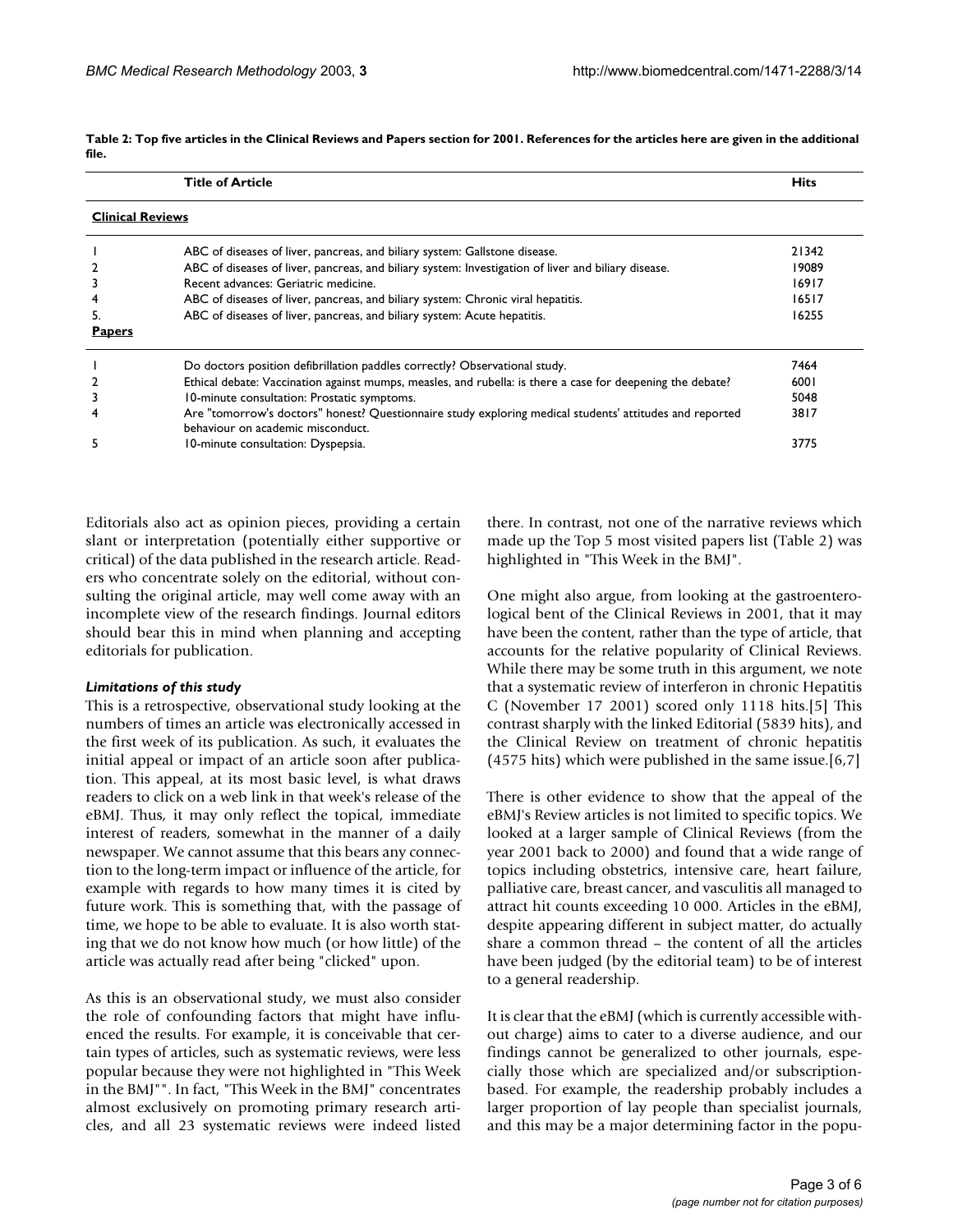larity of narrative reviews and editorials. Conversely, it is possible that primary research articles may prove relatively more popular in specialist journals that cater to a restricted audience. In some ways though, any debate about the applicability of these findings to other journals is moot. Web readers commendably have full access to eBMJ articles without charge, and the electronic version received over 5 million hits from all over the world in 2001 – it must in its own right be regarded as an important, internationally accessible source of medical information.

# *Why are narrative reviews and editorials more popular than original research papers or evidence-based articles?*

Although our study does not formally evaluate the factor behind the popularity of certain articles, it is interesting to speculate on some of the possible reasons. We wonder if accessibility and readability may play an important part. The eBMJ is a general medical journal with an audience spanning across varying levels of medical knowledge. Busy readers browsing through the weekly eBMJ may not have the expertise, time or inclination to critically appraise and interpret the data from a particular research paper or systematic review. Editorials and narrative reviews are an attractive "quick fix" in that they can provide:

- "expert" appraisal on study strength and weaknesses
- succinct interpretation and summary of the data
- personal opinion or recommendation on what one should do in real-life clinical practice

In contrast, the strengths of evidence-based articles i.e. the methodological rigor and minimization of bias, may also happen to be their Achilles heel. Some readers might find such articles unappealing because of their rigid structure and the apparent detachment from everyday clinical practice. While systematic reviews might say "Here is the evidence", narrative reviews go one step further in satisfying the audience by saying "This is what you should do with it". Some would also argue that "evidence-based" articles have had every ounce of personality expunged from them in order to conform to recognized quality criteria. For example, reports of randomised controlled trials are bound by structured reporting criteria (CONSORT), which are designed to ensure that the reporting meets high technical standards.<sup>[8]</sup> Similarly, systematic reviews, in accordance with the published QUOROM statement, usually contain a wealth of methodological and statistical detail.[4] While this improves the technical merit of such articles, we wonder if it may also serve to discourage readers who find such immersion in detail a shock to their senses. The important question here is whether these methodological improvements in reporting are associated with any decrement in readability.

# *How can we make original papers and evidence-based articles more attractive to readers?*

It is clearly in the scientist's interest to disseminate his or her results as widely as possible, and to ensure that what is published does become read. There are a number of steps that we believe would make a considerable difference:

# *Changing the style*

High technical quality need not be incompatible with accessibility or readability. The "Summary for Patients" section published by the Annals of Internal Medicine is a model example of how complex technical and clinical details can be conveyed in an easily comprehensible fashion. Journals with dedicated editorial staff should be able to provide specific input into ensuring that articles are written, wherever possible, in "plain-English". For instance, the Cochrane Collaboration has published a "Style Guide" which advocates the use of plain English in their systematic reviews.[9] High-flying research doesn't have to be reported in an impenetrable manner – unless, of course, the authors believe that the accompanying mystique lends some additional credibility to their work.

#### *Changing the format*

The advent of web-based publishing opens up useful new possibilities in the formatting of the article. For instance, the eBMJ has recently introduced "abridged-text" versions which report on the key points of the article.[10] Readers who wish to explore further have the option of visiting the "full-text" version, as well as choosing to view (electronically) additional files that describe the method or results in greater depth. Such additional files may be used to store technical details (e.g. systematic review search strategies, reasons for patient withdrawal from trial) that are required in the quality checklist. It would be interesting to see if the readability (and hit count) of systematic reviews could be improved by using a shorter, snappier format, but with the relevant methodological data easily accessible from a web repository.

*Finding out what readers want* The main questions here are:

• How do we make original research articles and systematic reviews more attractive to readers?

• What is it that puts them off?

• How can we encourage them to use both primary research articles and narrative reviews in tandem?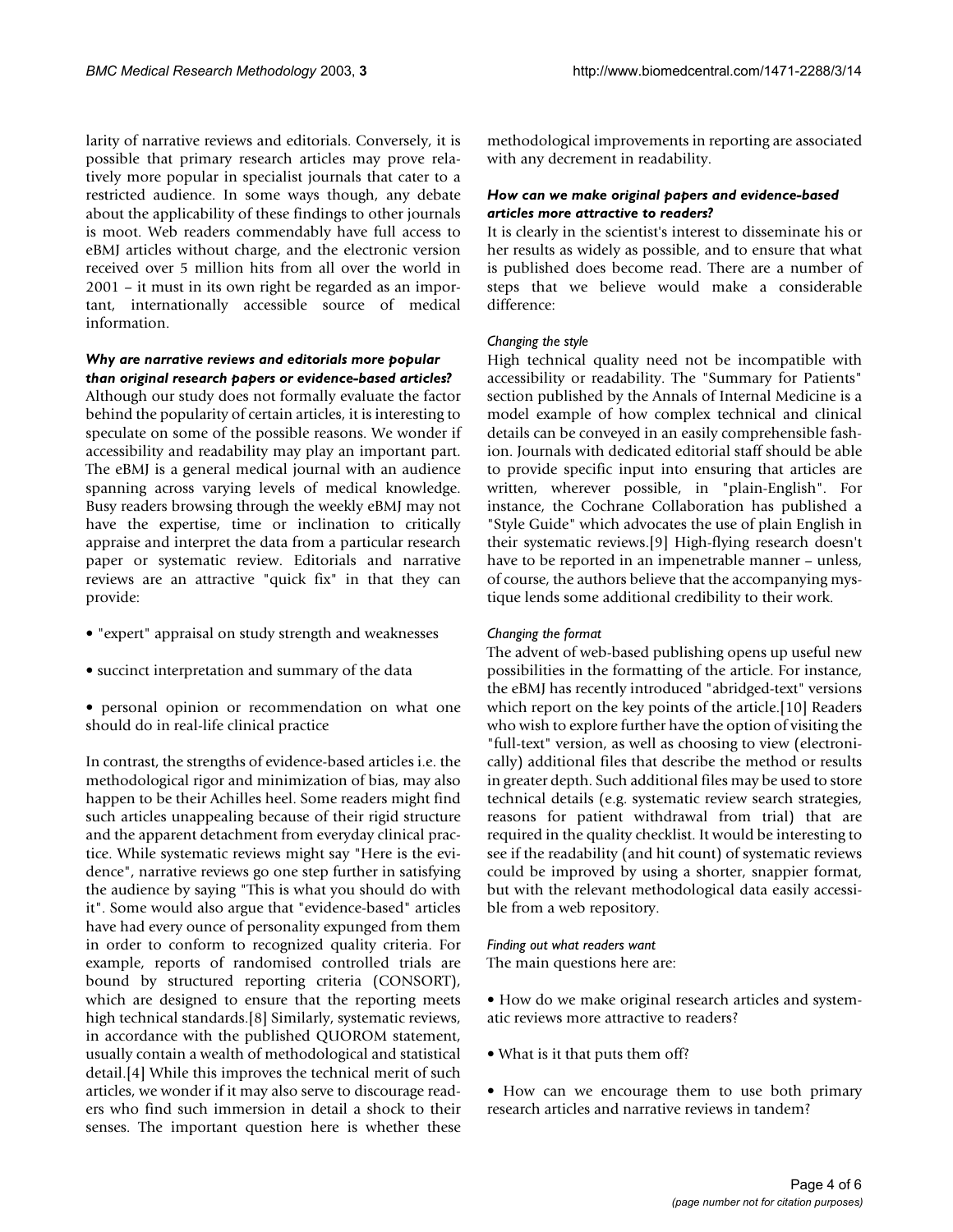Unfortunately, the tremendous progress made in enhancing the quality of the evidence base may not have been accompanied by improvements in the readability of research articles. For instance, Weeks and Wallace evaluated 110 research papers (including 42 from the eBMJ in 2001) and concluded that almost all of them were extremely difficult to read.[11] The visual appeal of articles in academic journals could also be enhanced by the increased use of colour graphics and larger font sizes.[12] Perhaps we should be aiming, not just for higher quality, but also to make research articles more attractive to readers.

Finally, an important point to consider in the electronic era – the availability of web access opens up journals to a whole new group of readers, of varying scientific backgrounds. The Cochrane Collaboration, for one, is particularly keen on consumer involvement in its projects. In the past, a specialist journal may have attracted a limited, well-defined audience, but easily accessible electronic initiatives (such as Biomed Central) mean that increasing numbers of non-specialist readers will be taking a peek at articles that they would not have normally encountered. Perhaps we should ask these readers what they would prefer the style and format of research articles to be?

Here, we believe it is apt to close the debate with Laurance's sobering reminder – "No matter how great the discovery or how important the revelation, a piece is worthless unless it is presented in a way that makes the reader want to read it." [13]

#### *Summary*

#### *Implications for authors*

Although publication of original research articles is favoured by academics, authors who hope to quickly attract a large audience should concentrate on producing review articles and editorials.

#### *Implications for journal editors*

Narrative reviews are by far the most widely viewed articles in the first week after publication, and editors who are trying to boost the on-line popularity of their journal should consider publishing more such reviews, at the same time being aware of the potential weaknesses of this type of article. Editors should consider simplifying the style or formats of original research papers in order to attract a larger proportion of the audience.

#### *Implications for supporters of evidence-based medicine*

Steps need to be taken to make original research articles and systematic reviews more interesting and accessible to readers. There should be research on improving the readability of such articles, while at the same time retaining their technical merits.

# **Competing interests**

None declared.

# **Authors' contributions**

SD extracted and analysed data, and critically revised the manuscript. YL came up with the idea for the study, analysed the data and prepared the manuscript.

Both authors read and approved the final manuscript.

# **Additional material**

# **Additional file 1**

Click here for file [\[http://www.biomedcentral.com/content/supplementary/1471-](http://www.biomedcentral.com/content/supplementary/1471-2288-3-14-S1.doc) 2288-3-14-S1.doc]

# **Acknowledgements**

SD was funded by a research grant from the Sir Jules Thorn Trust.

Thanks go to Jeff Aronson for his helpful comments on the manuscript.

#### **References**

- 1. **BMJ Hit Parade** [<http://bmj.com/hitparade>]. accessed 20 June 2003
- 2. Tramer M: **[Aspirin, like all other drugs, is a poison.](http://www.ncbi.nlm.nih.gov/entrez/query.fcgi?cmd=Retrieve&db=PubMed&dopt=Abstract&list_uids=11073495)** *BMJ* 2000, **321:**1170-1171.
- 3. Derry S and Loke YK: **[Risk of gastrointestinal haemorrhage](http://www.ncbi.nlm.nih.gov/entrez/query.fcgi?cmd=Retrieve&db=PubMed&dopt=Abstract&list_uids=11073508) [with long term use of aspirin: meta-analysis](http://www.ncbi.nlm.nih.gov/entrez/query.fcgi?cmd=Retrieve&db=PubMed&dopt=Abstract&list_uids=11073508)[.](http://www.ncbi.nlm.nih.gov/entrez/query.fcgi?cmd=Retrieve&db=PubMed&dopt=Abstract&list_uids=10.1136/bmj.321.7270.1183)** *BMJ* 2000, **321:**1183-1187.
- 4. Moher D, Cook DJ, Eastwood S, Olkin I, Rennie D and Stroup DF: **[Improving the quality of reports of meta-analyses and ran](http://www.ncbi.nlm.nih.gov/entrez/query.fcgi?cmd=Retrieve&db=PubMed&dopt=Abstract&list_uids=10584742)[domised controlled trials: the QUOROM statement](http://www.ncbi.nlm.nih.gov/entrez/query.fcgi?cmd=Retrieve&db=PubMed&dopt=Abstract&list_uids=10584742)[.](http://www.ncbi.nlm.nih.gov/entrez/query.fcgi?cmd=Retrieve&db=PubMed&dopt=Abstract&list_uids=10.1016/S0140-6736(99)04149-5)** *Lancet* 1999, **354:**1896-1900.
- 5. Kjaergard LL, Krogsgaard K and Gluud C: **[Interferon alfa with or](http://www.ncbi.nlm.nih.gov/entrez/query.fcgi?cmd=Retrieve&db=PubMed&dopt=Abstract&list_uids=11711405) without ribavirin for interferon naive patients, relapsers, and [non-responders with chronic hepatitis C: systematic review](http://www.ncbi.nlm.nih.gov/entrez/query.fcgi?cmd=Retrieve&db=PubMed&dopt=Abstract&list_uids=11711405) [of randomised trials](http://www.ncbi.nlm.nih.gov/entrez/query.fcgi?cmd=Retrieve&db=PubMed&dopt=Abstract&list_uids=11711405)[.](http://www.ncbi.nlm.nih.gov/entrez/query.fcgi?cmd=Retrieve&db=PubMed&dopt=Abstract&list_uids=10.1136/bmj.323.7322.1151)** *BMJ* 2001, **323:**1151-1155.
- 6. Davis GL: **[Treatment of chronic hepatitis C](http://www.ncbi.nlm.nih.gov/entrez/query.fcgi?cmd=Retrieve&db=PubMed&dopt=Abstract&list_uids=11711386)[.](http://www.ncbi.nlm.nih.gov/entrez/query.fcgi?cmd=Retrieve&db=PubMed&dopt=Abstract&list_uids=10.1136/bmj.323.7322.1141)** *BMJ* 2001, **323:**1141-1142.
- 7. Gow PJ and Mutimer D: **[Regular review: Treatment of chronic](http://www.ncbi.nlm.nih.gov/entrez/query.fcgi?cmd=Retrieve&db=PubMed&dopt=Abstract&list_uids=11711410) [hepatitis](http://www.ncbi.nlm.nih.gov/entrez/query.fcgi?cmd=Retrieve&db=PubMed&dopt=Abstract&list_uids=11711410)[.](http://www.ncbi.nlm.nih.gov/entrez/query.fcgi?cmd=Retrieve&db=PubMed&dopt=Abstract&list_uids=10.1136/bmj.323.7322.1164)** *BMJ* 2001, **323:**1164-1167.
- 8. Moher D, Schulz KF and Altman DG: **[The CONSORT statement:](http://www.ncbi.nlm.nih.gov/entrez/query.fcgi?cmd=Retrieve&db=PubMed&dopt=Abstract&list_uids=11336663) [revised recommendations for improving the quality of](http://www.ncbi.nlm.nih.gov/entrez/query.fcgi?cmd=Retrieve&db=PubMed&dopt=Abstract&list_uids=11336663) [reports of parallel group randomized trials](http://www.ncbi.nlm.nih.gov/entrez/query.fcgi?cmd=Retrieve&db=PubMed&dopt=Abstract&list_uids=11336663)[.](http://www.ncbi.nlm.nih.gov/entrez/query.fcgi?cmd=Retrieve&db=PubMed&dopt=Abstract&list_uids=10.1186/1471-2288-1-2)** *BMC Med Res Methodol* 2001, **1:**2.
- 9. **Cochrane Style Guide** [[http://www.liv.ac.uk/lstm/ehcap/CSR/](http://www.liv.ac.uk/lstm/ehcap/CSR/CSG.html) [CSG.html\]](http://www.liv.ac.uk/lstm/ehcap/CSR/CSG.html). accessed 21 March 2003
- 10. Müllner M and Groves T: **Making research papers in the BMJ more accessible.** *BMJ* 2002, **325:**456.
- 11. Weeks WB and Wallace AE: **[Readability of British and Ameri](http://www.ncbi.nlm.nih.gov/entrez/query.fcgi?cmd=Retrieve&db=PubMed&dopt=Abstract&list_uids=12493663)[can medical prose at the start of the 21st century](http://www.ncbi.nlm.nih.gov/entrez/query.fcgi?cmd=Retrieve&db=PubMed&dopt=Abstract&list_uids=12493663)[.](http://www.ncbi.nlm.nih.gov/entrez/query.fcgi?cmd=Retrieve&db=PubMed&dopt=Abstract&list_uids=10.1136/bmj.325.7378.1451)** *BMJ* 2002, **325:**1451-1452.
- 12. Rochon PA, Bero LA, Bay AM, Gold JL, Dergal JM, Binns MA, Streiner DL and Gurwitz JH: **[Comparison of review articles published in](http://www.ncbi.nlm.nih.gov/entrez/query.fcgi?cmd=Retrieve&db=PubMed&dopt=Abstract&list_uids=12038932) [peer-reviewed and throwaway journals](http://www.ncbi.nlm.nih.gov/entrez/query.fcgi?cmd=Retrieve&db=PubMed&dopt=Abstract&list_uids=12038932)[.](http://www.ncbi.nlm.nih.gov/entrez/query.fcgi?cmd=Retrieve&db=PubMed&dopt=Abstract&list_uids=10.1001/jama.287.21.2853)** *JAMA* 2002, **287:**2853-2856.
- 13. Laurance J: **[This is what the game is about](http://www.ncbi.nlm.nih.gov/entrez/query.fcgi?cmd=Retrieve&db=PubMed&dopt=Abstract&list_uids=9734906)[.](http://www.ncbi.nlm.nih.gov/entrez/query.fcgi?cmd=Retrieve&db=PubMed&dopt=Abstract&list_uids=10.1016/S0140-6736(98)02390-3)** *Lancet* 1998, **351:**1727-1728.

# **Pre-publication history**

The pre-publication history for this paper can be accessed here: